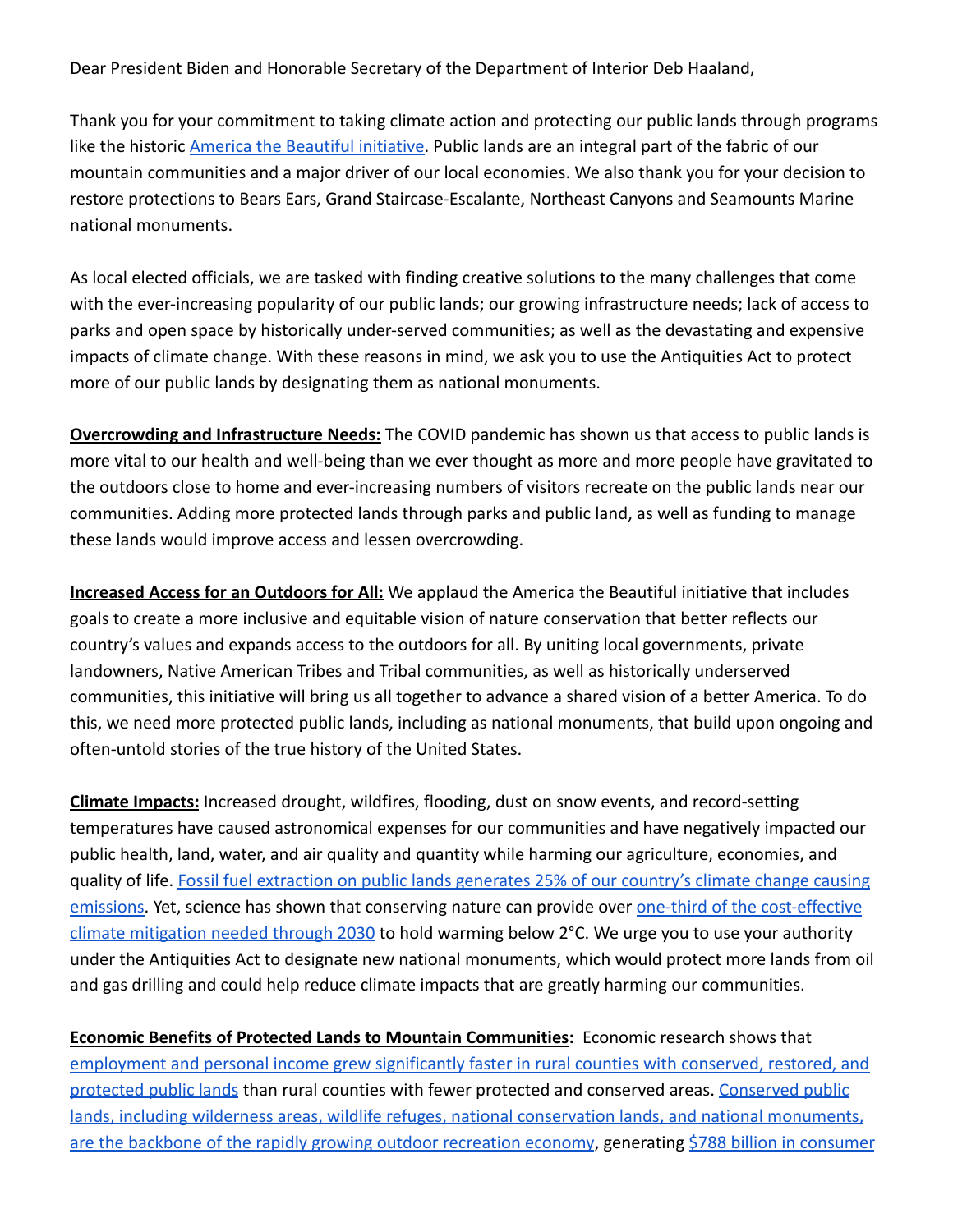[spending nationally and supporting 5.2 million jobs](https://www.bea.gov/data/special-topics/outdoor-recreation). They are the foundation of our strong tourism economies and make our communities a very attractive place for businesses and their employees to locate.

With an evenly split Congress with a lot on its plate that is unlikely to move on its own to protect public lands, we are counting on the administration to move swiftly to use its authority under the Antiquities Act to protect more natural, cultural, and historic sites, as well as waters and lands of great scientific value.

The Antiquities Act conserves vital places so our stories can be told and experiences can be shared for generations to come. Please take action to protect more of our great public lands as national monuments through the use of the Antiquities Act to truly accomplish the America the Beautiful Initiative.

## Sincerely,

- Mayor Paul Deasy, City of Flagstaff, Arizona
- Council Member Adam Shimoni, City of Flagstaff, Arizona
- Mayor Pro Tem Devin Middlebrook, City of South Lake Tahoe, California
- Council Member Cody Bass, City of South Lake Tahoe, California
- Mayor Torre, City of Aspen, Colorado
- Mayor Pro Tem Ward Hauenstein, City of Aspen, Colorado
- Council Member Rachel Richards, City of Aspen, Colorado
- Mayor Sarah Smith Hymes, Town of Avon, Colorado
- Mayor Bill Kane, Town of Basalt, Colorado
- Council Member Elyse Hottel, Town of Basalt, Colorado
- Council Member Bill Infante, Town of Basalt, Colorado
- Council Member David Knight, Town of Basalt, Colorado
- Council Member Ryan Slack, Town of Basalt, Colorado
- Council Member Gary Tennenbaum, Town of Basalt, Colorado
- Council Member Glenn Drummond, Town of Basalt, Colorado
- Mayor Aaron Brockett, City of Boulder, Colorado
- Council Member Mark Wallach City of Boulder, Colorado
- Council Member Matt Benjamin, City of Boulder, Colorado
- Council Member Dick Carleton, Town of Breckenridge, Colorado
- Mayor Eric Mamula, Town of Breckenridge, Colorado
- Mayor Dan Richardson, Town of Carbondale, Colorado
- Town Trustee Luis Yllanes, Town of Carbondale, Colorado
- County Commissioner Keith Baker, Chaffee County, Colorado
- Council Member Beth Goldstone, Town of Crested Butte, Colorado
- Mayor Pro Tem Barbara Noseworthy, City of Durango, Colorado
- Council Member Jessika Buell, City of Durango, Colorado
- Council Member Melissa Youssef, City of Durango, Colorado
- County Commissioner Matt Scherr, Eagle County, Colorado
- County Commissioner Kathy Chandler-Henry, Eagle County, Colorado
- Mayor Hunter Mortensen, Town of Frisco, Colorado
- Council Member Melissa Sherburne, Town of Frisco, Colorado
- Mayor Jonathan Godes, City of Glenwood Springs, Colorado
- County Commissioner Jonathan Houck, Gunnison County, Colorado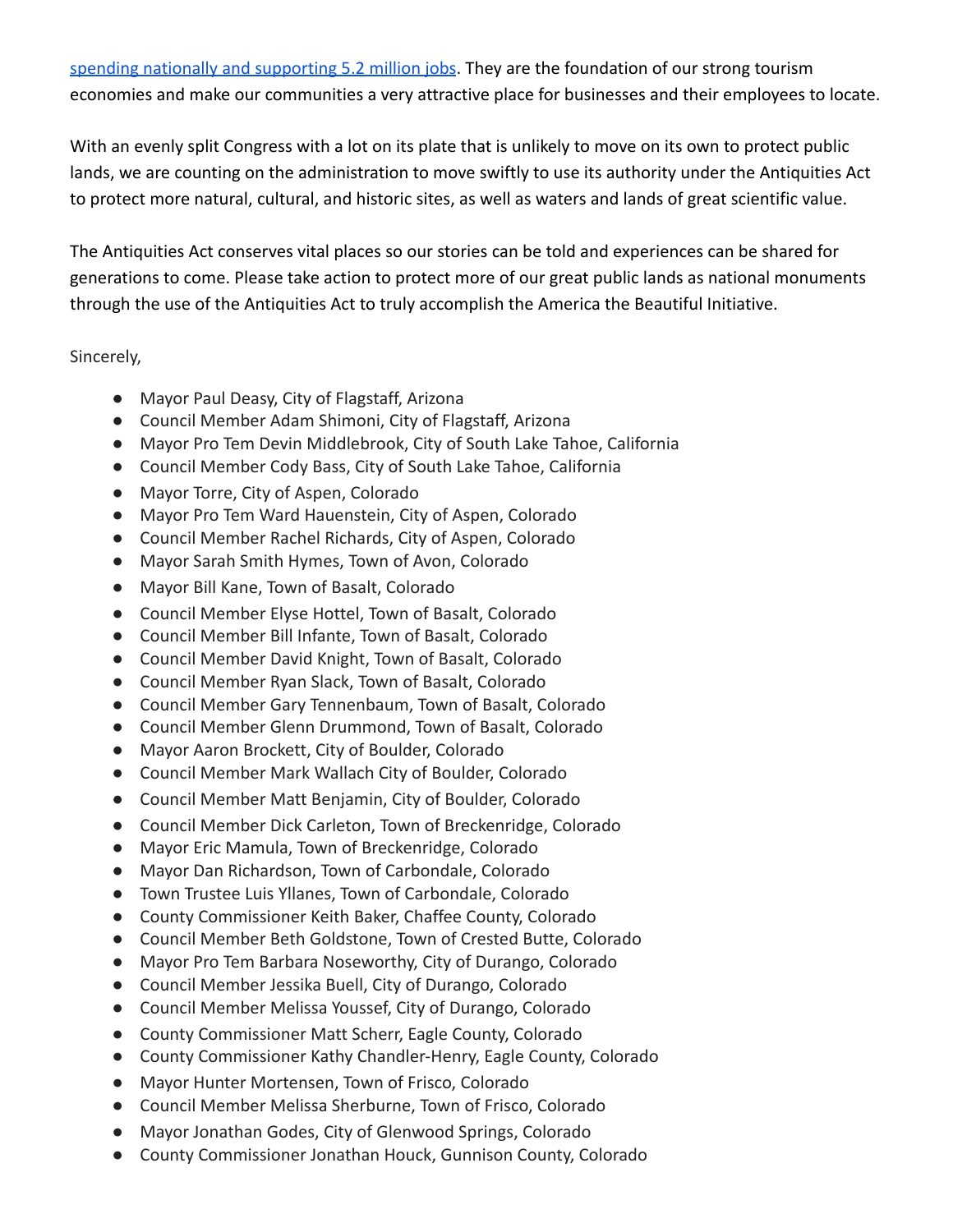- Former Council Member Polly Christensen, City of Longmont, Colorado
- Council Member Marcia Martin, City of Longmont, Colorado
- Council Member Susie Hidalgo-Fahring, City of Longmont, Colorado
- Council Member Patrick Berry, Town of Mountain Village, Colorado
- Mayor Corinne Platt, Town of Ophir, Colorado
- Council Member Peggy Lindsey, City of Ouray, Colorado
- County Commissioner Jake Niece, Ouray County, Colorado
- County Commissioner Lynn Padgett, Ouray County, Colorado
- County Commissioner Greg Poschman, Pitkin County, Colorado
- County Commissioner Steve Child, Pitkin County, Colorado
- County Commissioner Kelly McNicholas Kury, Pitkin County, Colorado
- County Commissioner Francie Jacober, Pitkin County, Colorado
- Mayor John Clark, Town of Ridgway, Colorado
- Council Member Terry Schuyler, Town of Ridgway, Colorado
- Council Member Kevin Grambley, Town of Ridgway, Colorado
- County Commissioner Tim Corrigan, Routt County, Colorado
- County Commissioner Beth Melton, Routt County, Colorado
- Former Mayor P.T. Wood, City of Salida, Colorado
- Mayor Dan Shore, City of Salida, Colorado
- Council Member Harald Kasper, City of Salida, Colorado
- County Commissioner Lance Waring, San Miguel County, Colorado
- County Commissioner Hilary Cooper, San Miguel County, Colorado
- Mayor Shane Fuhrman, Town of Silverton, Colorado
- Mayor Bill Madsen, Snowmass Village, Colorado
- County Commissioner Josh Blanchard, Summit County, Colorado
- County Commissioner Tamara Pogue, Summit County, Colorado
- County Commissioner Elisabeth Lawrence, Summit County, Colorado
- Former County Commissioner Karn Stiegelmeier, Summit County, Colorado
- Mayor DeLanie Young, Town of Telluride, Colorado
- Former Mayor Pro Tem Todd Brown, Town of Telluride, Colorado
- Council Member Lars Carlson, Town of Telluride, Colorado
- Council Member Adrienne Christy, Town of Telluride, Colorado
- Council Member Geneva Shaunette, Town of Telluride, Colorado
- Mayor Pro Tem Kim Langmaid, Town of Vail, Colorado
- Council Member Travis Coggin, Town of Vail, Colorado
- Council Member Brian Stockmar, Town of Vail, Colorado
- Mayor Hyrum Johnson, City of Driggs, Idaho
- County Commissioner Angenie McCleary, Blaine County, Ketchum, Idaho
- President of City Council Kaz Thea, City of Hailey, Idaho
- Mayor Shelby Rognstad, City of Sandpoint, Idaho
- County Commissioner Michael Whitfield, Teton County, Idaho
- County Commissioner Cindy Riegel, Teton County, Idaho
- County Commissioner Juanita Vero, Missoula County, Montana
- County Commissioner David Strohmaier, Missoula County, Montana
- County Commissioner Josh Slotnick, Missoula County, Montana
- Mayor John Muhlfeld, City of Whitefish, Montana
- County Commissioner Tick Segerblom, Clark County, Nevada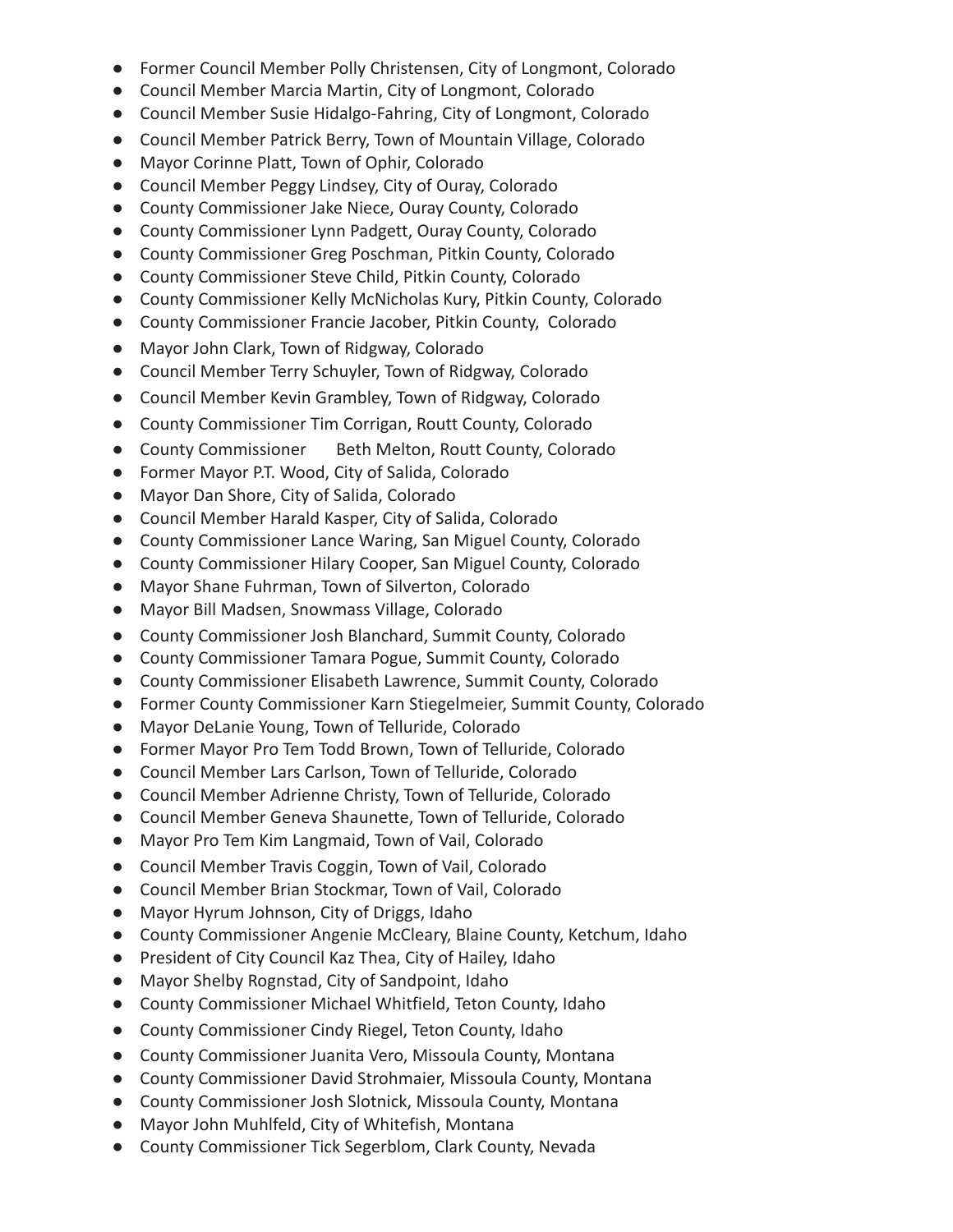- County Commissioner Justin Jones, Clark County, Nevada
- Council Member Devon Reese, City of Reno, Nevada
- Assemblymember Nevada Legislature Howard Watts, Las Vegas, Nevada
- Assemblymember Nevada Legislature Sandra Jauregui, Las Vegas, Nevada
- Assemblymember Nevada Legislature Lesley Cohen, Henderson, Nevada
- Mayor Pro Tem Kasandra A. Gandara, City of Las Cruces, New Mexico
- Council Member Gill Sorg, City of Las Cruces, New Mexico
- Council Member Gabe Vasquez, City of Las Cruces, New Mexico
- County Commissioner Hank Hughes, Santa Fe County, New Mexico
- County Commissioner Anna Hansen, Santa Fe County, New Mexico
- Mayor Alan Webber, City of Santa Fe, New Mexico
- Council Member Renee Villarreal, City of Santa Fe, New Mexico
- Council Member Darien Fernandez, Town of Taos, New Mexico
- Council Member Tonya Graham, City of Ashland, Oregon
- Council Member Stefani Seffinger, City of Ashland, Oregon
- Council Member Melanie Kebler, City of Bend, Oregon
- Council Member Barb Campbell, City of Bend, Oregon
- Mayor Harris Sondak, Town of Alta, Utah
- Council Member Margaret Bourke, Town of Alta, Utah
- Council Member Harry Holland, Town of Castle Valley, Utah
- Council Member Pamela Gibson, Town of Castle Valley, Utah
- Council Member Tory Hill, Town of Castle Valley, Utah
- County Attorney Christina Sloan, Grand County, Utah
- County Commissioner Jacques Hadler, Grand County, Utah
- County Commissioner Sarah Stock, Grand County, Utah
- County Commissioner Kevin Walker, Grand County, Utah
- County Commissioner Gabriel Woytek, Grand County, Utah
- Council Member Rani Derasary, City of Moab, Utah
- Council Member Kalen Jones, City of Moab, Utah
- Council Member Tawny Knuteson-Boyd, City of Moab, Utah
- Mayor Andy Beerman, Park City, Utah
- County Council Chair Glenn Wright, Summit County, Utah
- Mayor Seth Fleetwood, City of Bellingham, Washington
- Council Member Michael Lilliquist, City of Bellingham, Washington
- Mayor Carl J. Florea, City of Leavenworth, Washington
- Council Member Jessica Sell Chambers, Town of Jackson, Wyoming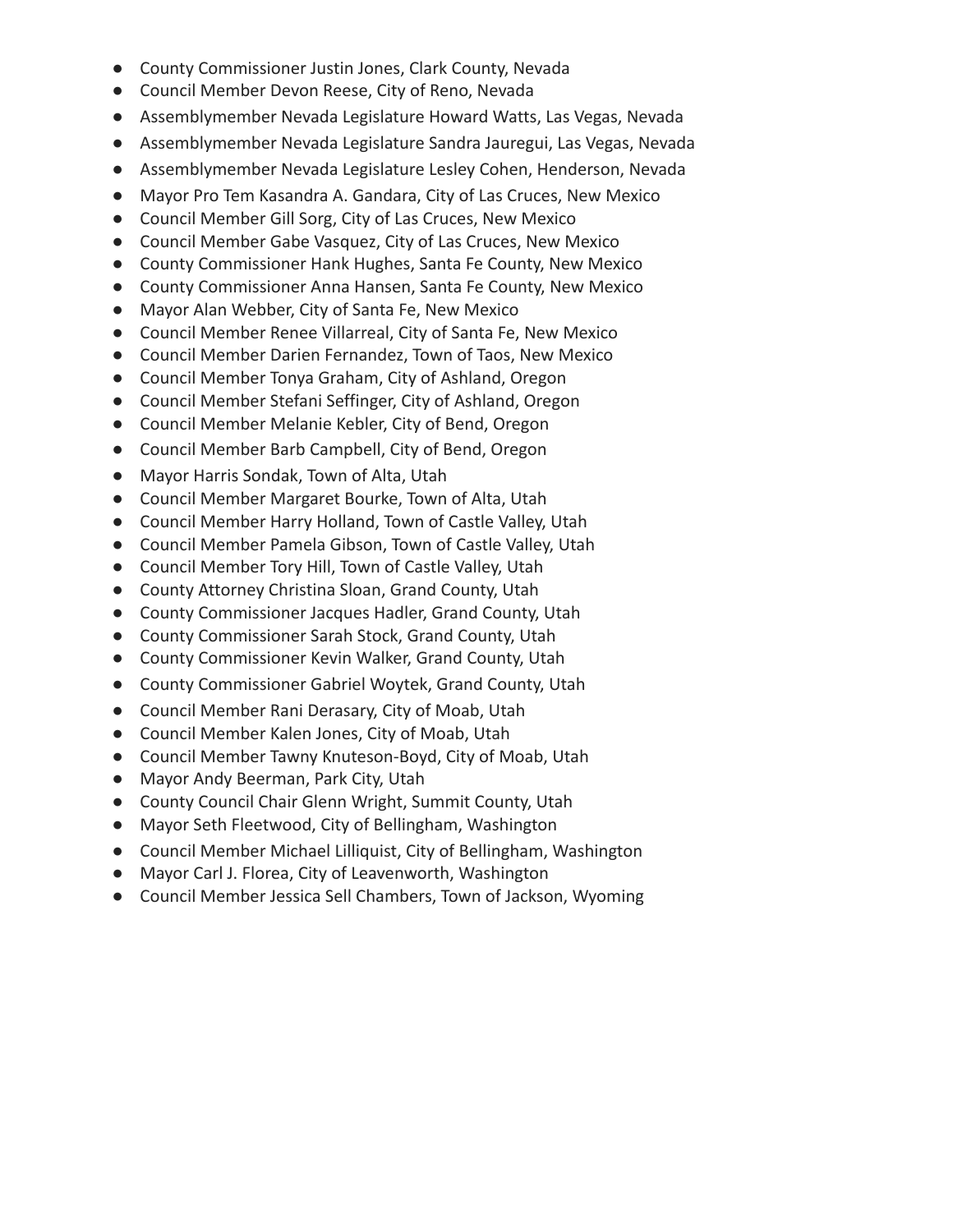

FOR IMMEDIATE RELEASE: Wednesday, December 8, 2021 CONTACT: Anna Peterson, Anna@TheMountainPact.Org

## **Western Local Elected Officials Call on President Biden to Meet His America the Beautiful Goals, Establish More National Monuments**

Today, The Mountain Pact sent a [letter](https://www.themountainpact.org/national-monuments-letter-2021) to the Biden administration signed by over 115 Western U.S. state legislators, county commissioners, mayors, and council members from all eleven Western states. The letter thanks the administration for taking climate action and protecting our public lands through programs like the historic **America the Beautiful initiative**. The letter applauds the administration's restoration of Bears Ears, Grand Staircase-Escalante, and Northeast Canyons and Seamounts national monuments and urges the President to use the Antiquities Act to protect more lands as national monuments.

The letter states, "*As local elected officials, we are tasked with finding creative solutions to the many challenges that come with the ever-increasing popularity of our public lands; our growing infrastructure needs; lack of access to parks and open space by historically under-served communities; as well as the devastating and expensive impacts of climate change. With these reasons in mind, we ask you to use the Antiquities Act to protect more of our public lands by designating them as national monuments."*

**Anna Peterson, Executive Director of The Mountain Pact said,** "We support the America the Beautiful initiative that includes goals to create a more inclusive and equitable vision of nature conservation, which better reflects our country's values and expands access to the outdoors for all. By uniting local governments, private landowners, Native American Tribes and Tribal communities, as well as historically underserved communities, this initiative will bring us all together to advance a shared vision of a better America. To do this, we need more protected public lands, including national monuments, that build upon ongoing and often-untold stories of the true history of the United States."

**Clark County, Nevada Commissioner Justin Jones said,** "The COVID pandemic has shown us that access to public lands is more vital to our health and well-being than we ever thought as more and more people have gravitated to the outdoors close to home and ever-increasing numbers of visitors recreate on the public lands near our communities. Adding more protected lands through parks and public land, as well as having adequate funding to manage these lands would improve access and lessen overcrowding."

**Mayor Torre of the City of Aspen, Colorado said,** "In the face of climate change impacts and increased demand for outdoor recreational opportunities, Aspen is grateful to the Biden administration for protecting public lands across the west for future generations. Since 1980, Aspen has lost an entire month of winter and is experiencing dust on snow events and the impacts of drought, including severe wildfires, which threatens the vibrancy of Aspen's outdoor community and ski town way of life."